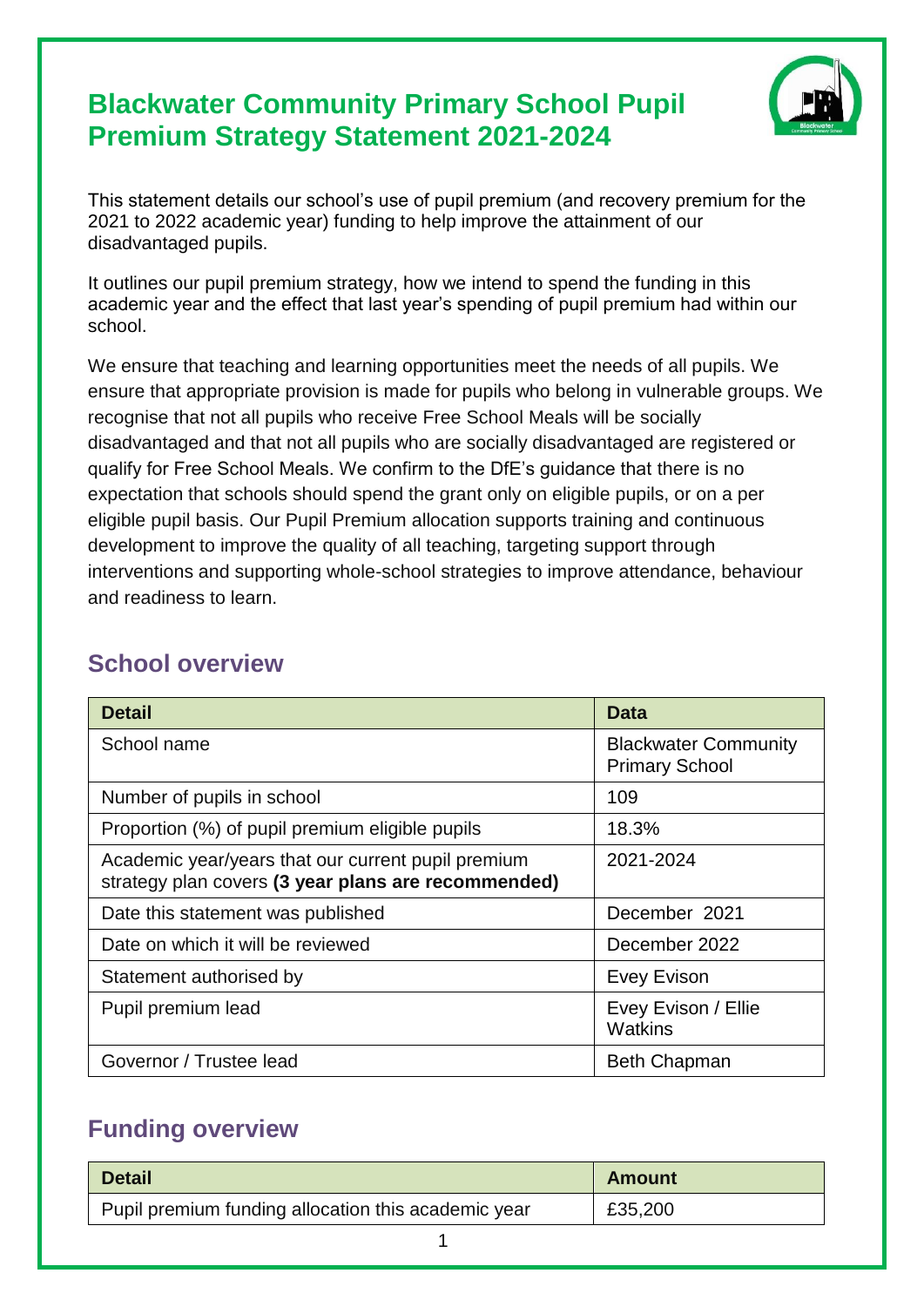| Recovery premium funding allocation this academic year                                                                              | £2,900  |
|-------------------------------------------------------------------------------------------------------------------------------------|---------|
| Pupil premium funding carried forward from previous<br>years (enter £0 if not applicable)                                           | £0      |
| Total budget for this academic year                                                                                                 | £38,100 |
| If your school is an academy in a trust that pools this<br>funding, state the amount available to your school this<br>academic year |         |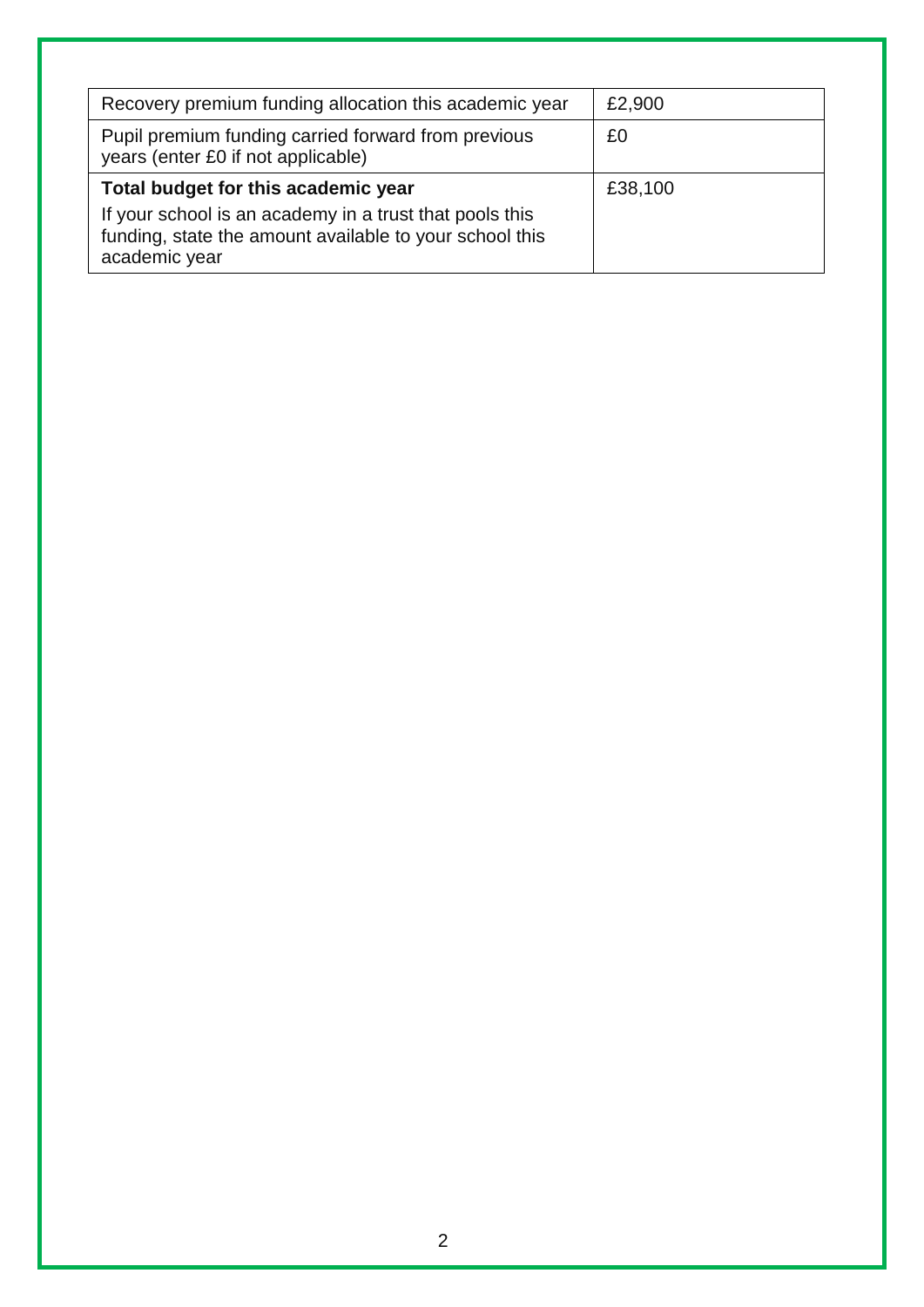# **Part A: Pupil premium strategy plan**

## **Statement of intent**

All pupils at Blackwater Community Primary School will make good progress in all areas of learning through quality first teaching. We ensure that appropriate provision is made for pupils who belong to vulnerable groups, and they can access a range of interventions to meet their individual needs. Disadvantaged pupils are also able to access a wide range of extracurricular activities and enrichment opportunities which will positively impact on their academic achievement and wellbeing.

Our main objectives are:

- $\ddagger$  to narrow the attainment gap between disadvantaged and non-disadvantaged pupils.
- $\pm$  For all disadvantaged pupils in school to make or exceed nationally expected progress rates.
- $\ddot{\phantom{1}}$  To support our children's health and wellbeing to enable them to access learning.

We aim to do this through:

- $\downarrow$  Teacher-led booster groups and 1:1 tuition to target 'closing the gap' in English and Maths;
- $\ddot{\phantom{1}}$  Providing small group work or individualised support with an experienced teaching assistant/HLTA focused on overcoming gaps in learning;
- $\ddot{\phantom{1}}$  Providing "nurture" support through the Thrive practitioners and establishing a nurture group working room;
- $\ddot{+}$  Additional support for assessments, training and advice from specialists such as educational psychologists;
- $\overline{\text{L}}$  Providing support from the EWO to raise attendance;
- $\overline{\text{4}}$  Reduced rates for school trips and camps to enable children to access all the opportunities available to them and to take part in a wide range of enrichment activities;
- **↓** Discounted Breakfast Club and After School Club.
- $\triangleq$  Opportunity to learn in the outside area through Forest School:
- $\downarrow$  Project 100: families given £100 to spend on school activities

### Achieving these objectives:

The range of provision the Governors consider making for this group include and would not be inclusive of:

- $\ddot{+}$  Ensuring all teaching is good or better thus ensuring that the quality of teaching experienced by all children is improved.
- $\ddot{\text{+}}$  To allocate a 'Catch up' programme that ensures key children have an individual programme to ensure that accelerated progress is made.
- $\ddagger$  1 to 1 support

**All our work through the Pupil Premium will be aimed at accelerating progress, moving children to age related expectations.**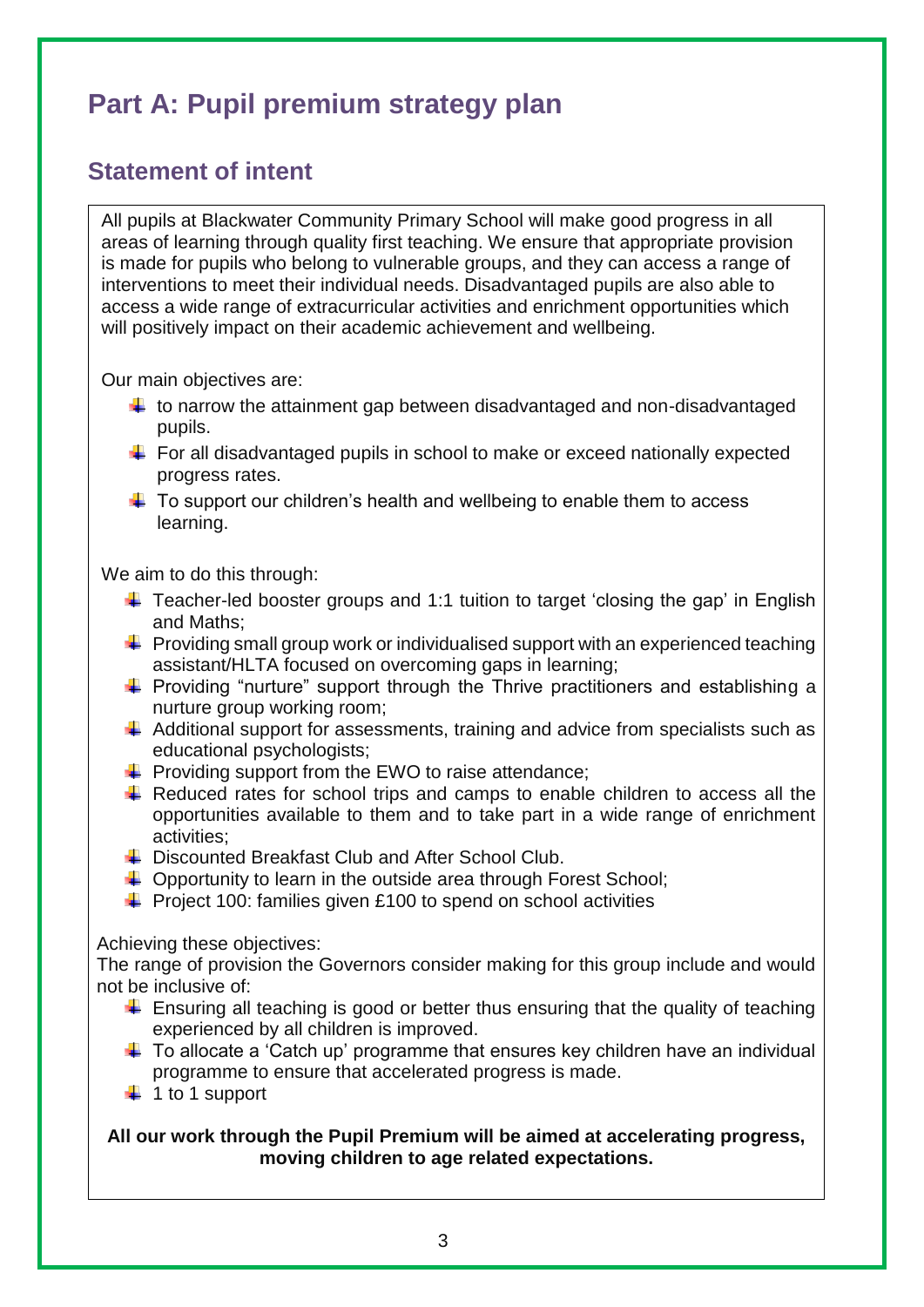## **Challenges**

This details the key challenges to achievement that we have identified among our disadvantaged pupils.

| <b>Challenge</b><br>number | <b>Detail of challenge</b>                                        |
|----------------------------|-------------------------------------------------------------------|
|                            | Narrowing the attainment gap across Reading, Writing and Maths.   |
|                            | Increased parent engagement in reading and home learning.         |
| 3                          | The impact of COVID on pupils social and emotional mental health. |
|                            | The impact of COVID on pupil's speech and language development.   |
| 5                          | Attendance and supporting families with persistence absence.      |

## **Intended outcomes**

This explains the outcomes we are aiming for **by the end of our current strategy plan**, and how we will measure whether they have been achieved.

| <b>Intended outcome</b>                                                                   | <b>Success criteria</b>                                                                                                                                             |  |
|-------------------------------------------------------------------------------------------|---------------------------------------------------------------------------------------------------------------------------------------------------------------------|--|
| 1. Pupils make at least expected<br>progress in reading, writing and<br>maths.            | Gap will close in progress made<br>between disadvantaged and non<br>disadvantaged.                                                                                  |  |
| 2. Increase overlearning and<br>reinforcement in reading and maths<br>at home and school. | Increase in reading ages and mental<br>maths for disadvantaged pupils                                                                                               |  |
| 3. Pupils access a wide range of<br>enrichment experiences both in and<br>out of school.  | Pupil surveys reflect enjoyment in<br>school and improved attitudes to<br>learning.<br>Social skills, independence,<br>perseverance and team work are<br>developed. |  |
| 4. Pupils with a speech and language<br>development delay have<br>accelerated progress.   | Children's development of speech and<br>language is met and accelerated to<br>meet peers.                                                                           |  |
| 5. Disadvantaged pupil's attendance<br>increases.                                         | Attendance of identified PP pupils<br>increases and the gap between PP and<br>non PP narrows.                                                                       |  |

## **Activity in this academic year**

This details how we intend to spend our pupil premium (and recovery premium funding) **this academic year** to address the challenges listed above.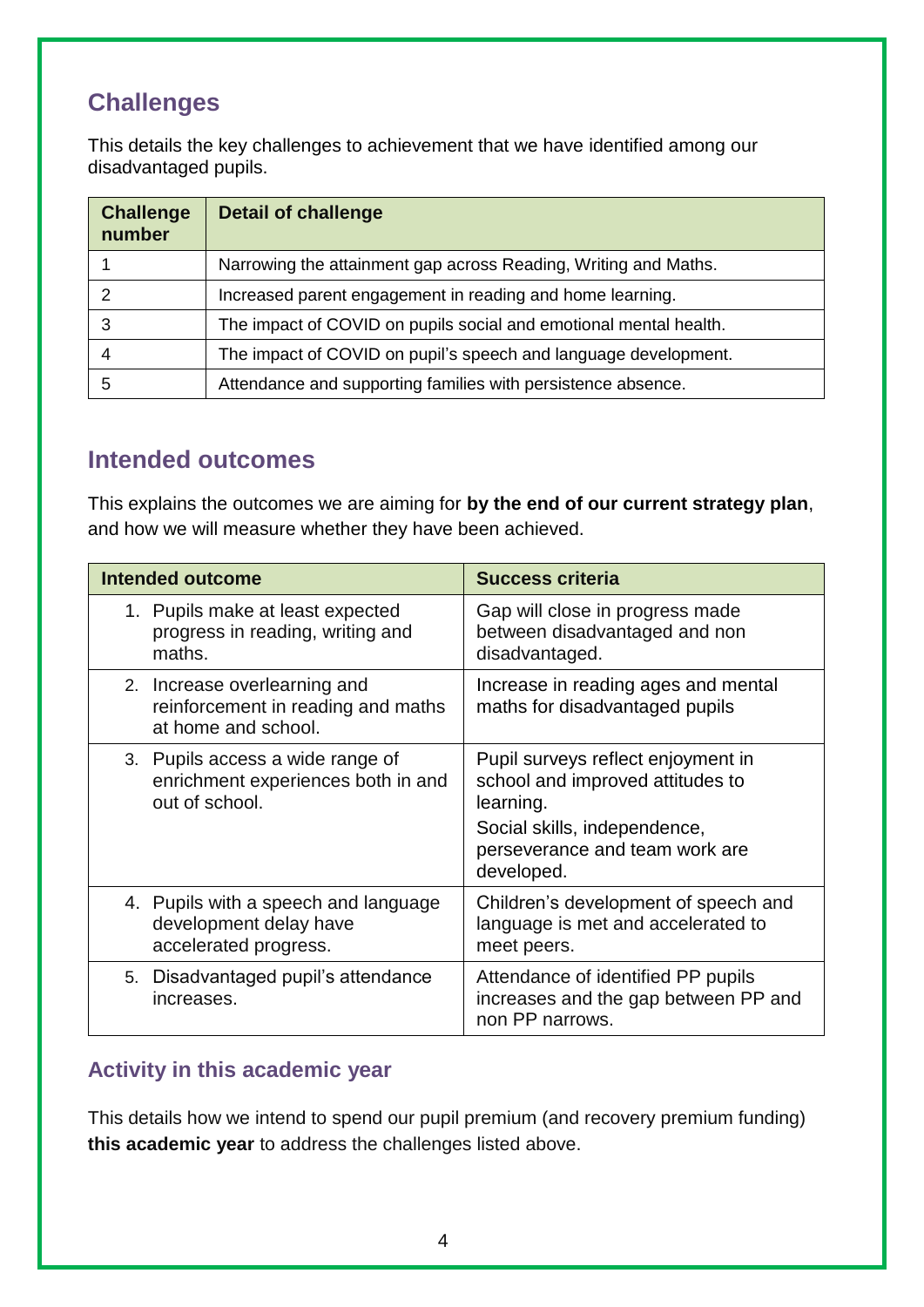## **Teaching and Learning**

Budgeted cost: £20,177

| <b>Activity</b>                                                                                                                                                                                                                  | Evidence that supports this approach                                                                                                                                                                                                                                                                                                                                                                                                                                                                                                                                                                                                                                                                                                                                                                | <b>Challenge</b><br>number(s)<br>addressed |
|----------------------------------------------------------------------------------------------------------------------------------------------------------------------------------------------------------------------------------|-----------------------------------------------------------------------------------------------------------------------------------------------------------------------------------------------------------------------------------------------------------------------------------------------------------------------------------------------------------------------------------------------------------------------------------------------------------------------------------------------------------------------------------------------------------------------------------------------------------------------------------------------------------------------------------------------------------------------------------------------------------------------------------------------------|--------------------------------------------|
| Provision of additional<br>teaching time in Year 1<br>to Year 5 to develop<br>reading skills through 1<br>to 1 and small group<br>teaching                                                                                       | Additional teaching time and support for key<br>$\bullet$<br>children across the year groups. Small group<br>and 1 to 1 interventions when implemented<br>effectively can raise pupil attainment. Quality<br>first teaching and working with the support of a<br>teacher / skilled support staff has direct impact<br>on pupil outcomes.<br>EEF - One to one Tuition - Impact +5 months<br>EEF - additional phonics support - Impact +5<br>months                                                                                                                                                                                                                                                                                                                                                   | 1,2,4                                      |
| Teaching assistants<br>deliver small group<br>interventions and<br>personalised, 1:1<br>support in English and<br>Maths following teacher<br>assessment during and<br>after lessons                                              | EEF – oral language interventions consistently<br>show positive impact on learning.<br>High quality small group interventions<br>Specialist therapists will train up staff they<br>work with in school, therefore upskilling<br>them and increasing their knowledge.<br>Specialists lead CPD sessions and clinics<br>$\bullet$<br>with individual pupils and staff.<br>Proven interventions are used, with<br>$\bullet$<br>evidence supporting the development in<br>social skills, speech and language,<br>behaviour and mental health.<br>Teachers and support staff to use<br>$\bullet$<br>WellComm as a package to support<br>children with their Speech and Language<br>needs.<br>EEF - Small group tuition - Impact +4 months<br>EEF - Reading comprehension strategies -<br>Impact +6 months | 1,2,4                                      |
| Additional teacher time<br>is provided to enable<br>small group work for<br>Year 6 pupils in Maths<br>to enable those<br>children who need<br>additional support to<br>work in a small group<br>with high adult / child<br>ratio | EEF guide to pupil premium - tiered approach -<br>teaching is the top priority, including CPD.<br>Sutton Trust - quality first teaching has direct<br>$\bullet$<br>impact on student outcomes.<br>Training and supporting highly qualified<br>٠<br>teachers deliver targeted support.<br>$EEF$ – small group tuition – impact +4 months                                                                                                                                                                                                                                                                                                                                                                                                                                                             | 1,2                                        |
| Additional support for<br>Year 6 children with                                                                                                                                                                                   | To ensure that all children have all gaps<br>supported before moving up to secondary<br>from COVID pandemic. Quality first                                                                                                                                                                                                                                                                                                                                                                                                                                                                                                                                                                                                                                                                          | 1,2,4                                      |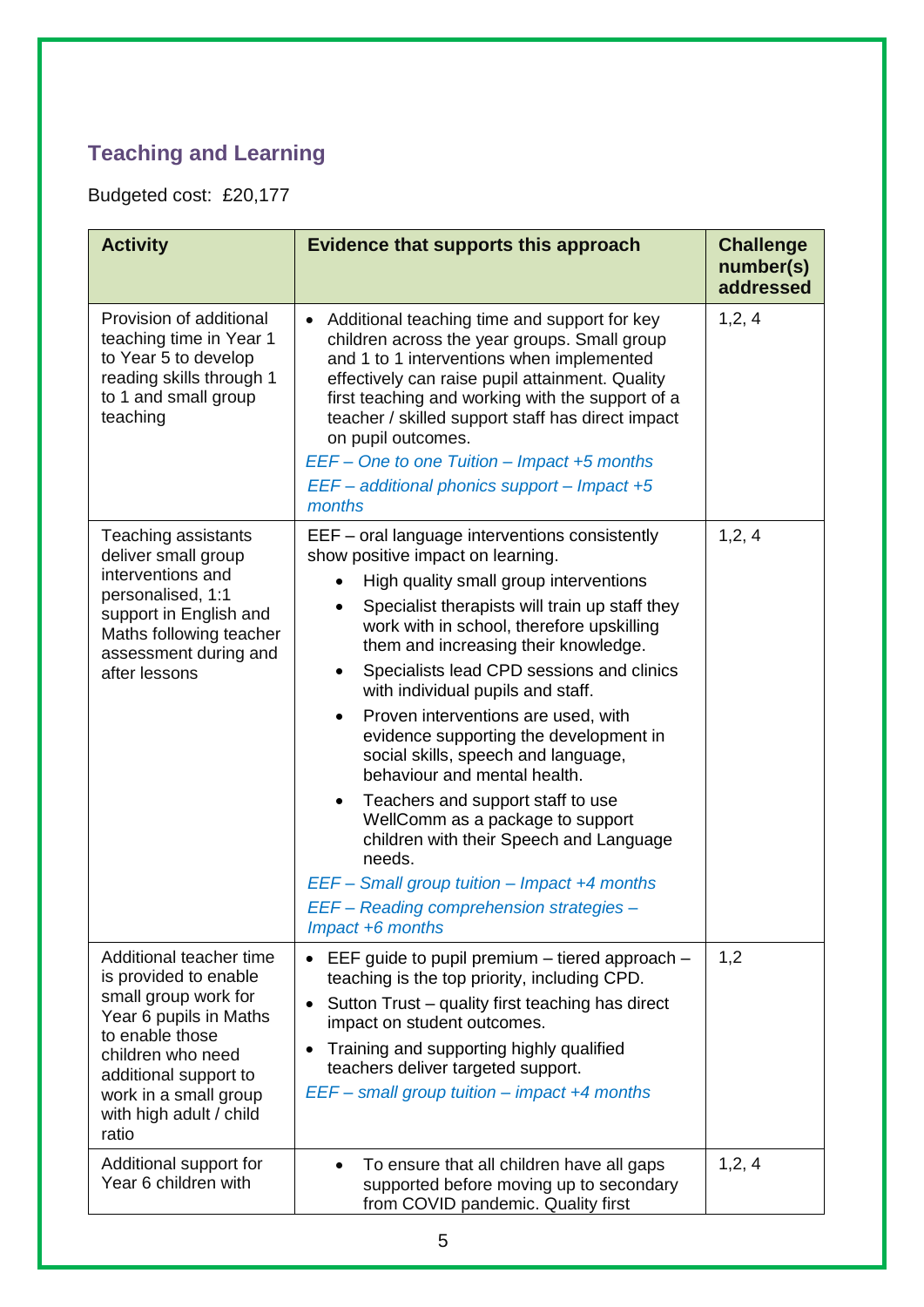| Mathematics reasoning<br>and grammar. | teaching with high quality teachers /<br>support staff have a direct impact on<br>children's progress. |  |
|---------------------------------------|--------------------------------------------------------------------------------------------------------|--|
|                                       | $EEF$ – small group tuition – impact $+4$ months                                                       |  |

# **Enrichment / Engagement Support**

Budgeted cost: £ 11,085.25

| <b>Activity</b>                                                                                                                                                                                                                           | Evidence that supports this approach                                                                                                                                                                                                                                                                                                                                                                                                                                 | <b>Challenge</b><br>number(s)<br>addressed |
|-------------------------------------------------------------------------------------------------------------------------------------------------------------------------------------------------------------------------------------------|----------------------------------------------------------------------------------------------------------------------------------------------------------------------------------------------------------------------------------------------------------------------------------------------------------------------------------------------------------------------------------------------------------------------------------------------------------------------|--------------------------------------------|
| Half price attendance at<br><b>Breakfast Club for children</b><br>in receipt of the Pupil<br>Premium.                                                                                                                                     | For children to attend Breakfast Club<br>$\bullet$<br>and After school club for half price to<br>enable the family to work.<br>Attendance is consistent as family<br>$\bullet$<br>members can work to support income.<br>Evidence through historic support of<br>$\bullet$<br>vulnerable families who need access to<br>this club.                                                                                                                                   | 5, 3, 1                                    |
| Half the cost of trips and<br>camps are funded for all<br>children in receipt of the<br><b>Pupil Premium</b>                                                                                                                              | To enable ALL children to be able to<br>access all external activities and<br>opportunities to widen and broaden<br>cultural capital.<br>EEF - Aspiration interventions - (no proven<br><i>impact yet)</i><br>EEF - Outdoor adventure learning - (no proven<br><i>impact yet)</i><br>EEF - Arts participation - Impact +3 months                                                                                                                                     | 2, 3, 1                                    |
| Parents of Pupil Premium<br>children can use £100 to<br>enable their children to<br>access extra-curricular<br>activities which attract a<br>cost, to cover the cost of<br>school trips or to purchase<br>uniform or swimming<br>lessons. | To enable ALL children to be able to<br>$\bullet$<br>access all external activities and<br>opportunities to widen and broaden<br>cultural capital.<br>For parents to be able to afford additional<br>items for children that would normally<br>have been stretched.<br>EEF - Aspiration interventions - (no proven<br><i>impact yet)</i><br>EEF - Outdoor adventure learning - (no proven<br><i>impact yet)</i><br>$EEF - Arts$ participation $-$ Impact $+3$ months | 2, 3, 1                                    |
| A variety of arts-based<br>activities are provided<br>across the school.                                                                                                                                                                  | To enable ALL children to be able to<br>access all external activities and<br>opportunities to widen and broaden<br>cultural capital.<br>EEF - Arts participation - Impact +3 months                                                                                                                                                                                                                                                                                 | 3, 1                                       |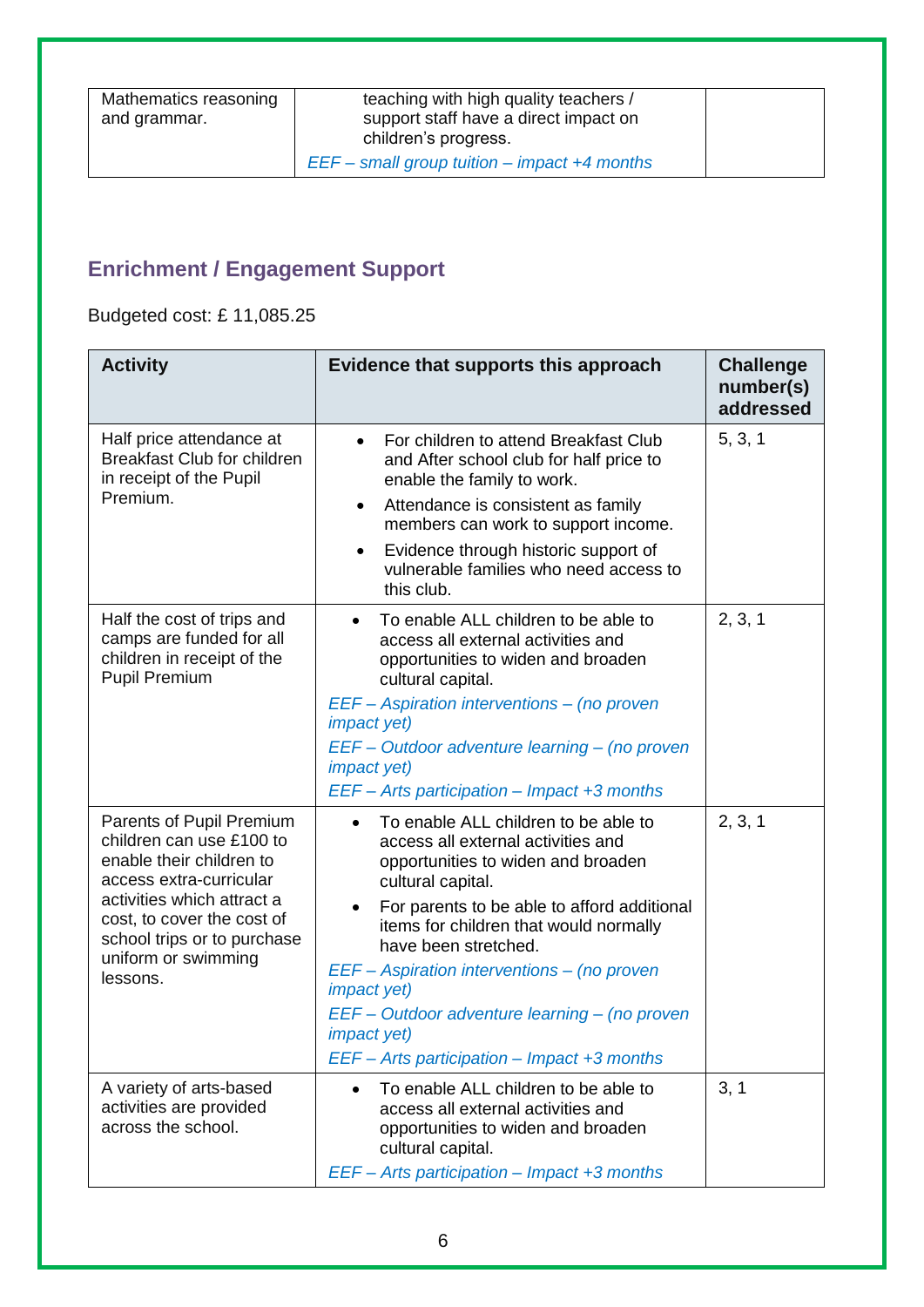| For children to take part in<br><b>Forest School sessions</b><br>across the year. | • To enable ALL children to be able to<br>access all external activities and<br>opportunities to widen and broaden<br>cultural capital.  | 3, 5, 1 |
|-----------------------------------------------------------------------------------|------------------------------------------------------------------------------------------------------------------------------------------|---------|
|                                                                                   | • For all children to have access to<br>biophilia as a means of regulation and<br>SEMH support.                                          |         |
|                                                                                   | • Forest School / Wild time teaching linked<br>to attendance to ensure that children<br>understand the importance of being at<br>school. |         |
|                                                                                   | EEF - Outdoor adventure learning - (no proven<br><i>impact yet)</i>                                                                      |         |
|                                                                                   | EEF - Metacognition and Self-regulation -<br>Impact +7 months                                                                            |         |

# **Wellbeing Support**

Budgeted cost: £ *4,427*

| <b>Activity</b>                                                                                                         | Evidence that supports this approach                                                                                                                                                                                               | <b>Challenge</b><br>number(s)<br>addressed |
|-------------------------------------------------------------------------------------------------------------------------|------------------------------------------------------------------------------------------------------------------------------------------------------------------------------------------------------------------------------------|--------------------------------------------|
| A trained TIS Practitioner<br>is available two afternoons<br>a week to meet with those<br>children who need<br>support. | Social and emotional learning<br>$\bullet$<br>interventions seek to improve pupil's<br>interactions with others, their<br>understanding of feelings and emotions<br>and their ability to reengage with<br>academic studies.        | 3, 1                                       |
|                                                                                                                         | Emotional literacy interventions help<br>$\bullet$<br>pupils with their peers, teachers and<br>family.                                                                                                                             |                                            |
|                                                                                                                         | EEF – social and emotional learning – improves<br>interaction with others and self -management of<br>emotions – impacts on attitudes to learning and<br>social relationships in school, which increases<br>progress in attainment. |                                            |
|                                                                                                                         | EEF-Metacognition and Self-regulation-<br>Impact +7 months                                                                                                                                                                         |                                            |
|                                                                                                                         | EEF - Behaviour interventions - Impact +4<br>months                                                                                                                                                                                |                                            |
| The time and expertise of<br>outside professionals                                                                      | Support from external agencies when<br>specialist advice is needed.                                                                                                                                                                | 2, 1                                       |
| provide targeted support<br>to pupils, families and                                                                     | Targeted support for key families who<br>are vulnerable or in need of support.                                                                                                                                                     |                                            |
| staff.                                                                                                                  | EEF- parental engagement- Impact +4<br>months                                                                                                                                                                                      |                                            |
| We monitor attendance<br>rigorously, reward good<br>attendance, work<br>directly with parents                           | Attendance of PP children is identified<br>and addressed by school leaders and<br>EWO. There is a correlation between<br>attendance and pupil outcomes.                                                                            | 5, 3, 2, 1                                 |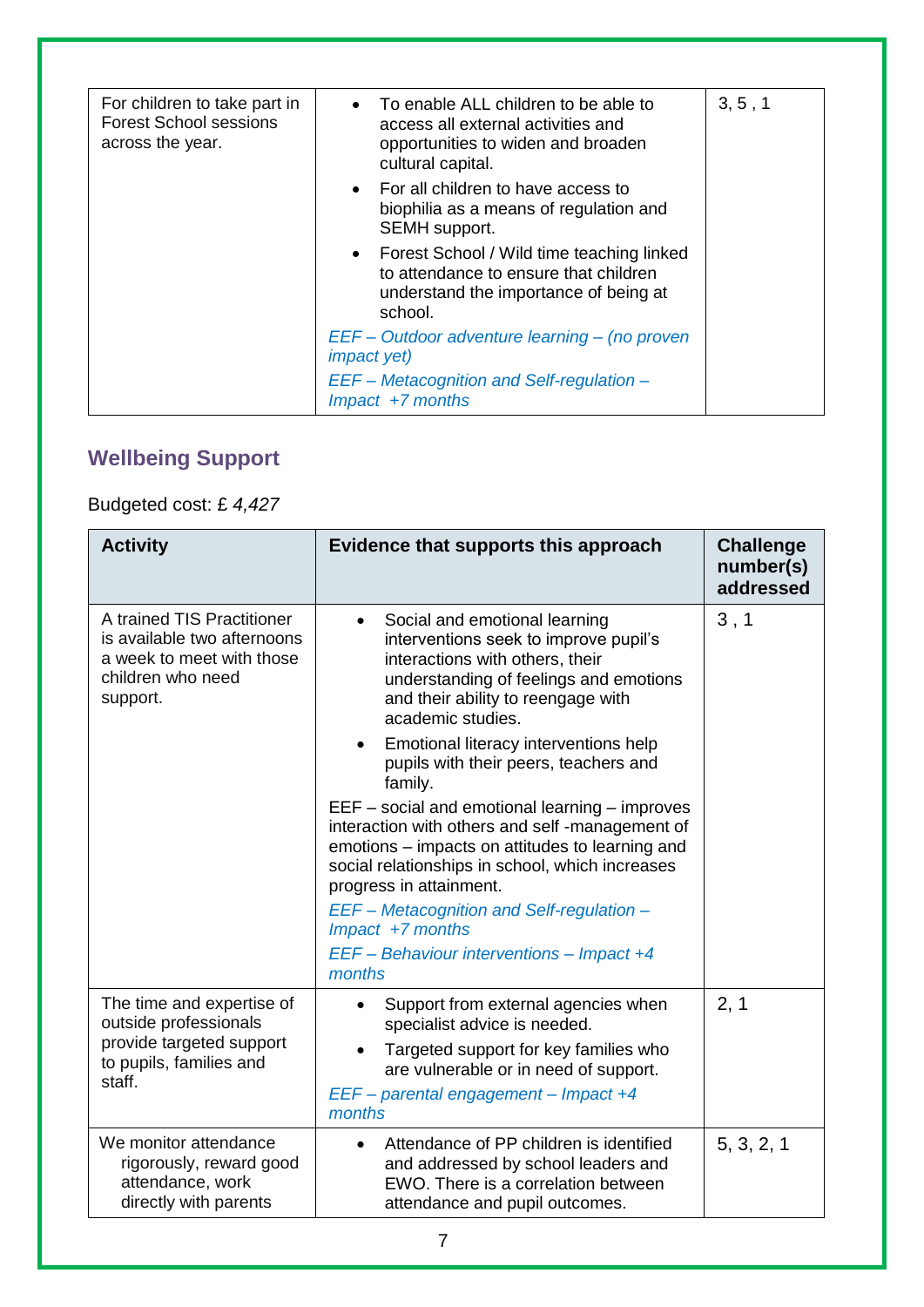| and liaise with the EWO<br>where needed. | Strong relationships between parents<br>and staff make it easier to support<br>families who need additional support<br>with attendance and home learning. |  |
|------------------------------------------|-----------------------------------------------------------------------------------------------------------------------------------------------------------|--|
|                                          | $EEF$ – parental engagement – Impact +4<br>months                                                                                                         |  |

*We have used the Education Endowment Foundation Toolkit to support our decisions on where the support needs to be placed.* 

*[https://educationendowmentfoundation.org.uk/education-evidence/teaching-learning](https://educationendowmentfoundation.org.uk/education-evidence/teaching-learning-toolkit)[toolkit](https://educationendowmentfoundation.org.uk/education-evidence/teaching-learning-toolkit)*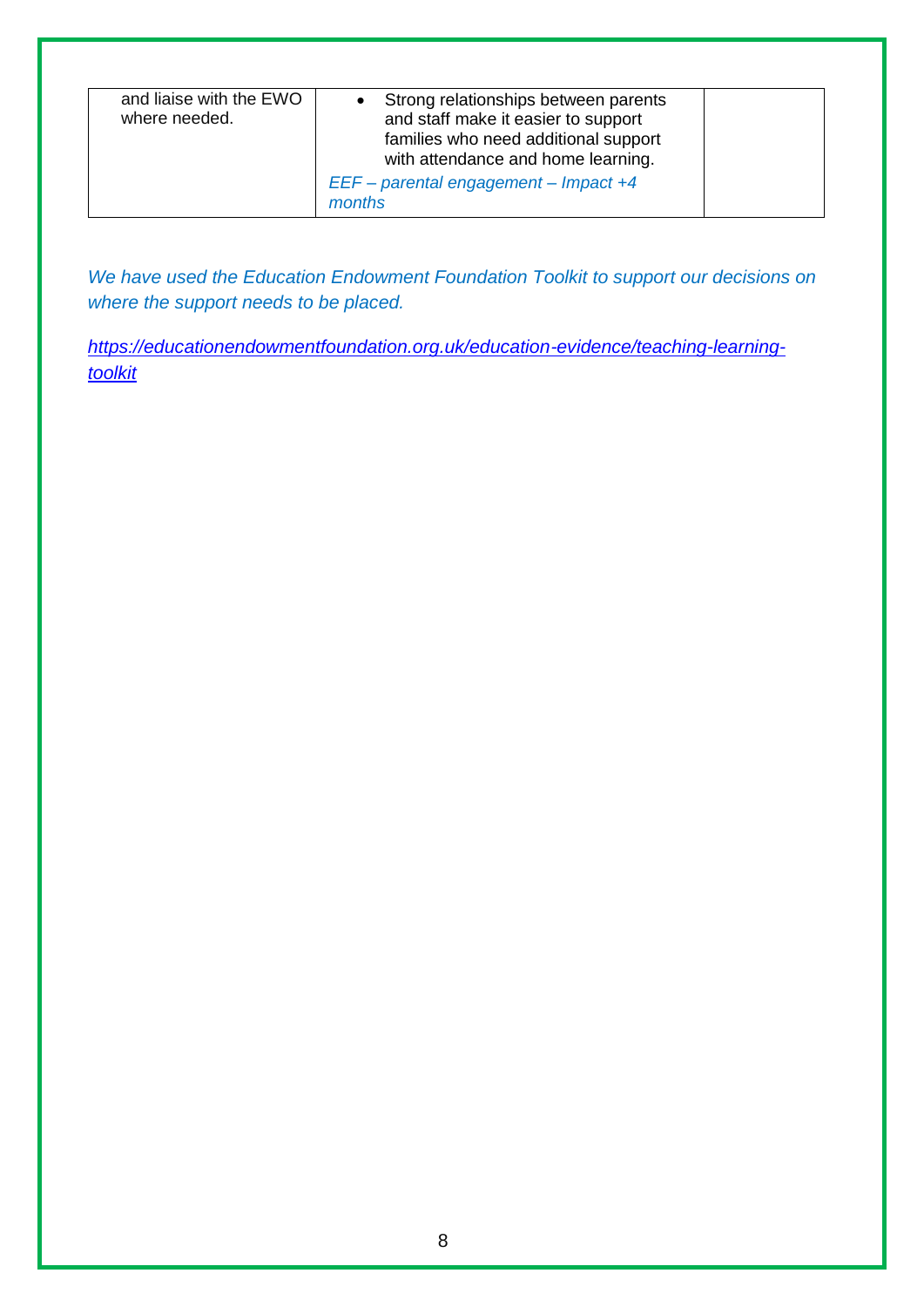### *2021 – 2022 Covid Funding to support children at Blackwater*

*As we know, the impact of Covid on young people has been huge and because of this, the government have given schools additional money to support the children. At Blackwater ,we have been given:* 

| <b>School led Funding:</b> | £2800 |
|----------------------------|-------|
| <b>Recovery Funding:</b>   | £2800 |

*Below details how we have supported our children with this funding:* 

### *School Led Funding*

#### *Budget: £2800*

| <b>Activity</b>                                                                                                                            | Evidence that supports this approach                                                                                                                                                                                                                                                                                                     | <b>Challenge</b><br>number(s)<br>addressed |
|--------------------------------------------------------------------------------------------------------------------------------------------|------------------------------------------------------------------------------------------------------------------------------------------------------------------------------------------------------------------------------------------------------------------------------------------------------------------------------------------|--------------------------------------------|
| Provision of additional<br>teaching time in Year 1<br>to Year 5 to develop<br>reading skills through 1<br>to 1 and small group<br>teaching | Additional teaching time and support for key<br>$\bullet$<br>children across the year groups. Small group<br>and 1 to 1 interventions when implemented<br>effectively can raise pupil attainment. Quality<br>first teaching and working with the support of a<br>teacher / skilled support staff has direct impact<br>on pupil outcomes. | 1, 2, 4                                    |
|                                                                                                                                            | • This additional teaching is with a trained teacher<br>for short intervention sessions in the afternoon.<br>$EEF - One$ to one Tuition - Impact $+5$ months<br>EEF - additional phonics support - Impact +5<br>months                                                                                                                   |                                            |

### *Recovery Funding*

### *Budget: £2800*

| <b>Activity</b>                                                                         | Evidence that supports this approach                                                                                                                                                                                                                                                                                                     | <b>Challenge</b><br>number(s)<br>addressed |
|-----------------------------------------------------------------------------------------|------------------------------------------------------------------------------------------------------------------------------------------------------------------------------------------------------------------------------------------------------------------------------------------------------------------------------------------|--------------------------------------------|
| Provision of additional<br>teaching time through<br>the National Tutoring<br>Programme. | Additional teaching time and support for key<br>$\bullet$<br>children across the year groups. Small group<br>and 1 to 1 interventions when implemented<br>effectively can raise pupil attainment. Quality<br>first teaching and working with the support of a<br>teacher / skilled support staff has direct impact<br>on pupil outcomes. | 1, 2, 4                                    |